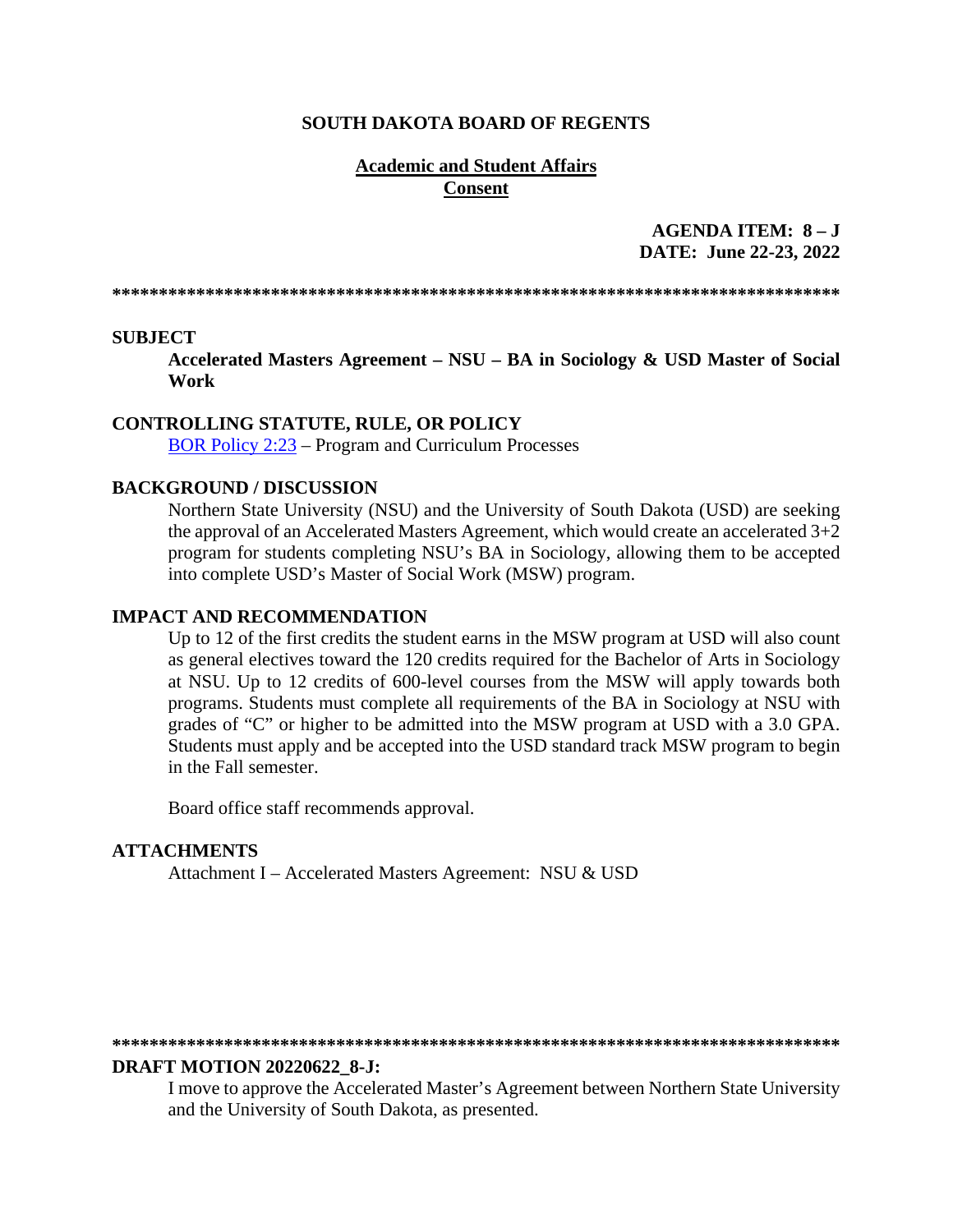### **ACCELERATED MASTER'S AGREEMENT**

Towards the **Master of Social Work Degree** Between NORTHERN STATE UNIVERSITY (NSU) and UNIVERSITY OF SOUTH DAKOTA (USD)

# **I. Parties**

The parties to this agreement are University of South Dakota (USD), Vermillion, SD and Northern State University (NSU), Aberdeen, SD.

# **II. Purpose**

The purpose of this agreement is to:

- A. have a signed agreement addressing the varying needs of students and the complementary nature of the institutions' programs;
- B. provide increased educational opportunities for students from the region;
- C. extend and clarify educational opportunities for students; and
- D. provide NSU students who have completed the required pre-requisite coursework an opportunity to pursue and earn a Master of Social Work from the University of South Dakota, streamlining the process from the Bachelor of Arts in Sociology at NSU to the Master of Social Work at USD by creating a  $3 + 2$  model.

# **III. Academic Program**

- A. Upon successful completion of the required pre-requisite coursework specified below, USD will offer guarantee of admission to the Master of Social Work (MSW) in this agreement and accept coursework in the Bachelor of Arts in Sociology. Students must successfully complete these courses with a "C" or higher at NSU prior to entry into the MSW program at USD for this agreement to apply. Students must meet all South Dakota Board of Regents policies and university graduation requirements in order to receive a degree.
- B. Up to 12 of the first credits a student earns in the MSW program at USD will count as general electives toward the 120 credits required for the Bachelor of Arts in Sociology at NSU. Up to 12 credits from the MSW will apply towards both programs, i.e., the Bachelor of Arts in Sociology (to complete the degree) at NSU and the Master of Social Work (to start the degree) at USD.
- C. Students must complete all requirements of the BA in Sociology at NSU to earn a BA in Sociology from NSU. Students must complete all requirements of the MSW from USD to earn a MSW from USD. Requirements to be completed at NSU and USD to earn a Bachelor of Arts in Sociology (NSU) and Master of Social Work (USD) are outlined below.
- D. Students must meet all NSU Graduation Requirements, including the residency requirement to graduate with a BA in Sociology from NSU. Specifically, students must complete fifteen of the last 30 hours earned preceding completion of the baccalaureate degree in NSU institutional credit.
- E. The student must apply and be accepted into the USD standard track MSW program to begin in the Fall semester. Under this agreement, the USD graduate dean gives approval to NSU BA Sociology students to take up to 12 credits at the 600 level from USD MSW program, and NSU provost gives approval to NSU BA Sociology students to take up to 12 credits at the 600 level from USD MSW program and count these credits toward the undergraduate degree.
- F. Students retain the right to transfer from NSU to USD at any point, in accordance with SDBOR policies.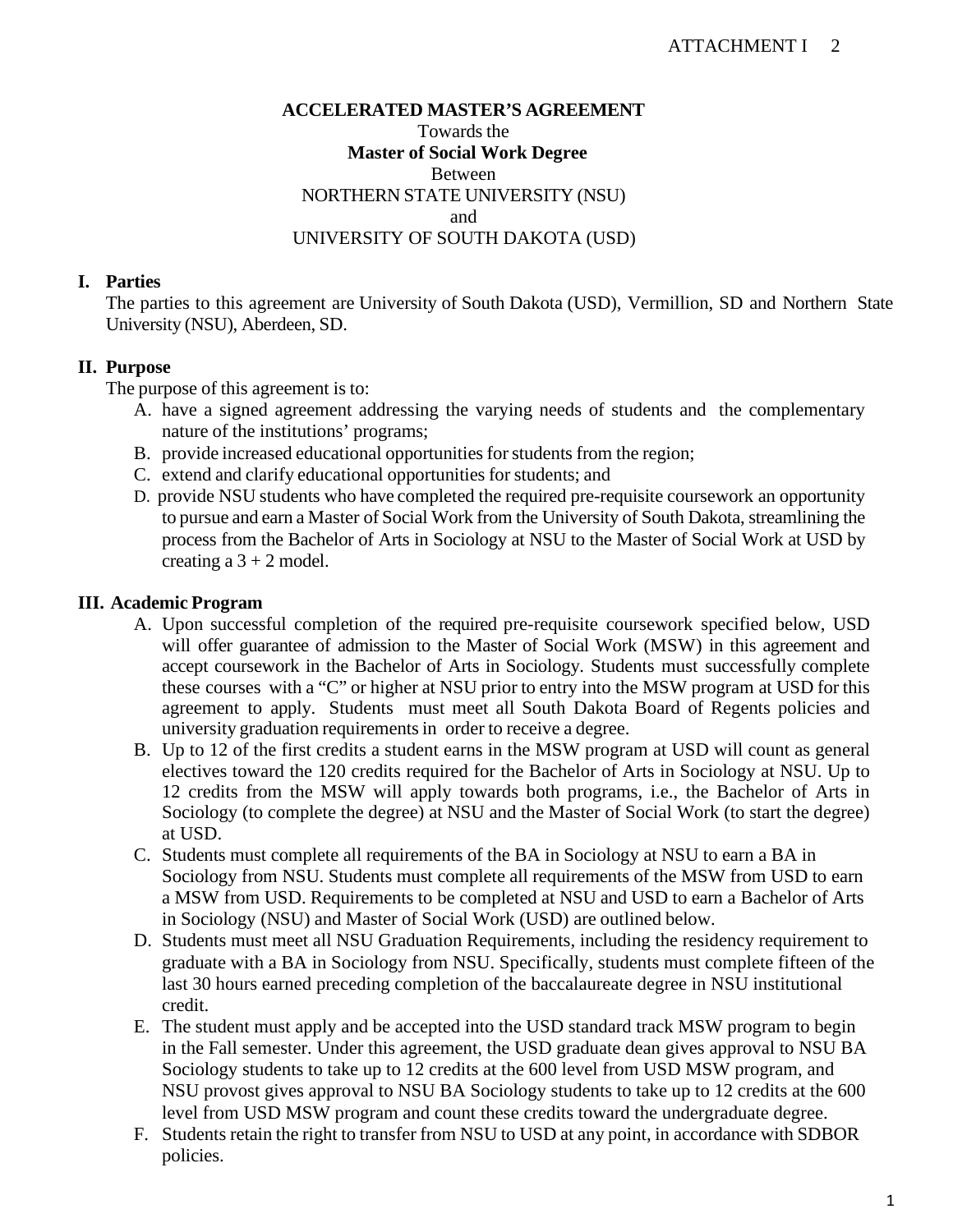# **NSU Coursework (must be taken at NSU unless noted):**

# **Northern State University Bachelor of Arts in Sociology**

| <b>First Year Fall</b>                                                                                                                                                                                                               |               | <b>First Year Spring</b>                                          |       |  |
|--------------------------------------------------------------------------------------------------------------------------------------------------------------------------------------------------------------------------------------|---------------|-------------------------------------------------------------------|-------|--|
| Course                                                                                                                                                                                                                               | <b>Credit</b> | Course                                                            | Cred  |  |
| IDL 190, Freshman Seminar                                                                                                                                                                                                            | 2             | <b>ENGL 201, Composition II</b>                                   |       |  |
| ENGL 101, Composition I                                                                                                                                                                                                              | 3             | SPCM 101, Fundamentals of Speech                                  |       |  |
| CJUS 201, Introduction to Criminal Justice                                                                                                                                                                                           | 3             | MUS 100, Music Appreciation                                       |       |  |
| SOC 100, Introduction to Sociology                                                                                                                                                                                                   | 3             | HIST 121, Western Civilization I                                  |       |  |
| MATH 114/L, College Algebra                                                                                                                                                                                                          | 4             | BIOL 101/L, Biology Survey I                                      |       |  |
| Elective*                                                                                                                                                                                                                            | 3             | Elective*                                                         |       |  |
| *Course could be taken during summer.                                                                                                                                                                                                | 17-18         | *Course could be taken during summer.                             |       |  |
| <b>Second Year Fall</b>                                                                                                                                                                                                              |               | <b>Second Year Spring</b>                                         |       |  |
| Course                                                                                                                                                                                                                               | <b>Credit</b> | Course                                                            | Cred  |  |
| Introductory or Intermediate Foreign Language                                                                                                                                                                                        | 4             | <b>ENGL 210, Introduction to Literature</b>                       |       |  |
| BIOL 211/L, Environmental Biology                                                                                                                                                                                                    | 3             | CJUS 380, Research and Data Analysis in Criminal Justice          |       |  |
| Human Values Course (see catalog)                                                                                                                                                                                                    | 3             | SOC 350, Race and Ethnic Relations (Strat and Inequality<br>Elec) |       |  |
| SOC 281, Socio-Cultural Theory                                                                                                                                                                                                       | 3             | SOC 396, Field Experience/ (Traveling Classroom in<br>Summer)     | 1     |  |
| SOC 483, Gender Roles (Strat and Inequality Elec)                                                                                                                                                                                    | 3             | Elective or Minor Course                                          |       |  |
| Elective*                                                                                                                                                                                                                            | 3             | Sociology Elective Course (see catalog)                           |       |  |
|                                                                                                                                                                                                                                      | 18-19         | Elective*                                                         |       |  |
| *Course could be taken during summer.                                                                                                                                                                                                |               | *Course could be taken during summer.                             | $19+$ |  |
| <b>Third Year Fall</b>                                                                                                                                                                                                               |               | <b>Third Year Spring</b>                                          |       |  |
| Course                                                                                                                                                                                                                               | <b>Credit</b> | Course                                                            | Cred  |  |
| SOC 270, Introduction to Social Work                                                                                                                                                                                                 | 3             | SOC 320, Social Work Practice II                                  |       |  |
| SOC 315, Social Work Practice I                                                                                                                                                                                                      | 3             | Social Institution Course (see catalog)                           |       |  |
| Sociology Elective Course (see catalog)                                                                                                                                                                                              | 3             | SOC 485, Social Science Capstone                                  |       |  |
| SOC 400, Social Policy                                                                                                                                                                                                               | 3             | Sociology Elective Course (see catalog)                           |       |  |
| <b>Elective or Minor Course</b>                                                                                                                                                                                                      | 3             | Sociology Elective Course (see catalog)                           |       |  |
| Elective*                                                                                                                                                                                                                            | 3             | Elective*                                                         |       |  |
| *Course could be taken during summer.                                                                                                                                                                                                | 18            | *Course could be taken during summer.                             |       |  |
| Fourth Year Fall (NSU); First Year Fall (USD MSW) **                                                                                                                                                                                 |               | <b>First Year Spring (USD MSW)</b>                                |       |  |
| Course                                                                                                                                                                                                                               | <b>Credit</b> | Course                                                            | Cred  |  |
| SOCW 601 History and Philosophy of SW **                                                                                                                                                                                             | 3             | SOCW 600 Social Policy                                            | 3     |  |
| SOCW 610 Generalist Practice I **                                                                                                                                                                                                    | 3             | SOCW 630 Practice with Small Groups                               | 3     |  |
| SOCW 641 Human Behavior in Social Environment**                                                                                                                                                                                      | 3             | SOCW 640 Diversity and Social Justice                             | 3     |  |
| SOCW 683 Field Education ** I<br>$(16 - 20$ hours per week)                                                                                                                                                                          | 3             | SOCW 684 Field Education II<br>$(16 - 20$ hours per week)         | 3     |  |
| ** Course will also count toward NSU Sociology undergraduate degree.                                                                                                                                                                 | 12            |                                                                   | 12    |  |
| **Student applies for graduation from NSU with<br>a BA in Sociology and graduates in December.<br><b>Beginning in the spring semester (second</b><br>semester of MSW coursework), the student will<br>become a USD graduate student. |               |                                                                   |       |  |

|                                                                      |               | <b>Pagnetor of All to the obsiding</b>                            |                                    |                         |
|----------------------------------------------------------------------|---------------|-------------------------------------------------------------------|------------------------------------|-------------------------|
| <b>First Year Fall</b>                                               |               | <b>First Year Spring</b>                                          |                                    |                         |
| Course                                                               | <b>Credit</b> | Course                                                            |                                    | <b>Credit</b>           |
| IDL 190, Freshman Seminar                                            | 2             | <b>ENGL 201, Composition II</b>                                   |                                    | 3                       |
| <b>ENGL 101, Composition I</b>                                       | 3             | SPCM 101, Fundamentals of Speech                                  |                                    | $\overline{\mathbf{3}}$ |
| CJUS 201, Introduction to Criminal Justice                           | 3             | MUS 100, Music Appreciation                                       |                                    | 3                       |
| SOC 100, Introduction to Sociology                                   | 3             | HIST 121, Western Civilization I                                  |                                    | $\overline{3}$          |
| MATH 114/L, College Algebra                                          | 4             | BIOL 101/L, Biology Survey I                                      |                                    | $\overline{3}$          |
| Elective*                                                            | 3             | Elective*                                                         |                                    | 3                       |
| *Course could be taken during summer.                                | 17-18         | *Course could be taken during summer.                             |                                    | 18                      |
| <b>Second Year Fall</b>                                              |               | <b>Second Year Spring</b>                                         |                                    |                         |
| Course                                                               | <b>Credit</b> | Course                                                            |                                    | <b>Credit</b>           |
| Introductory or Intermediate Foreign Language                        | 4             | ENGL 210, Introduction to Literature                              |                                    | 3                       |
| BIOL 211/L, Environmental Biology                                    | 3             | CJUS 380, Research and Data Analysis in Criminal Justice          |                                    | 3                       |
| Human Values Course (see catalog)                                    | 3             | SOC 350, Race and Ethnic Relations (Strat and Inequality<br>Elec) |                                    | 3                       |
| SOC 281, Socio-Cultural Theory                                       | 3             | SOC 396, Field Experience/ (Traveling Classroom in<br>Summer)     |                                    | $1 - 3$                 |
| SOC 483, Gender Roles (Strat and Inequality Elec)                    | 3             | <b>Elective or Minor Course</b>                                   |                                    | 3                       |
| Elective*                                                            | 3             | Sociology Elective Course (see catalog)                           |                                    | $\overline{3}$          |
|                                                                      | 18-19         | Elective*                                                         |                                    | 3                       |
| *Course could be taken during summer.                                |               | *Course could be taken during summer.                             |                                    | $19+$                   |
| <b>Third Year Fall</b>                                               |               | <b>Third Year Spring</b>                                          |                                    |                         |
| Course                                                               | <b>Credit</b> | Course                                                            |                                    | <b>Credit</b>           |
| SOC 270, Introduction to Social Work                                 | 3             | SOC 320, Social Work Practice II                                  |                                    | 3                       |
| SOC 315, Social Work Practice I                                      | 3             | Social Institution Course (see catalog)                           |                                    | 3                       |
| Sociology Elective Course (see catalog)                              | 3             | SOC 485, Social Science Capstone                                  |                                    | 3                       |
| SOC 400, Social Policy                                               | 3             | Sociology Elective Course (see catalog)                           |                                    | 3                       |
| <b>Elective or Minor Course</b>                                      | 3             | Sociology Elective Course (see catalog)                           |                                    | 3                       |
| Elective*                                                            | 3             | Elective*                                                         |                                    | $\overline{\mathbf{3}}$ |
| *Course could be taken during summer.                                | 18            | *Course could be taken during summer.                             |                                    | 18                      |
| Fourth Year Fall (NSU); First Year Fall (USD MSW) **                 |               |                                                                   | <b>First Year Spring (USD MSW)</b> |                         |
| Course                                                               | <b>Credit</b> | Course                                                            |                                    | <b>Credit</b>           |
| SOCW 601 History and Philosophy of SW **                             | 3             | SOCW 600 Social Policy                                            |                                    | 3                       |
| SOCW 610 Generalist Practice I **                                    | 3             | SOCW 630 Practice with Small Groups                               |                                    | 3                       |
| SOCW 641 Human Behavior in Social Environment**                      | 3             | SOCW 640 Diversity and Social Justice                             |                                    | 3                       |
| SOCW 683 Field Education **I<br>$(16 - 20$ hours per week)           | 3             | SOCW 684 Field Education II<br>$(16 - 20$ hours per week)         |                                    | 3                       |
| ** Course will also count toward NSU Sociology undergraduate degree. | 12            |                                                                   |                                    | 12                      |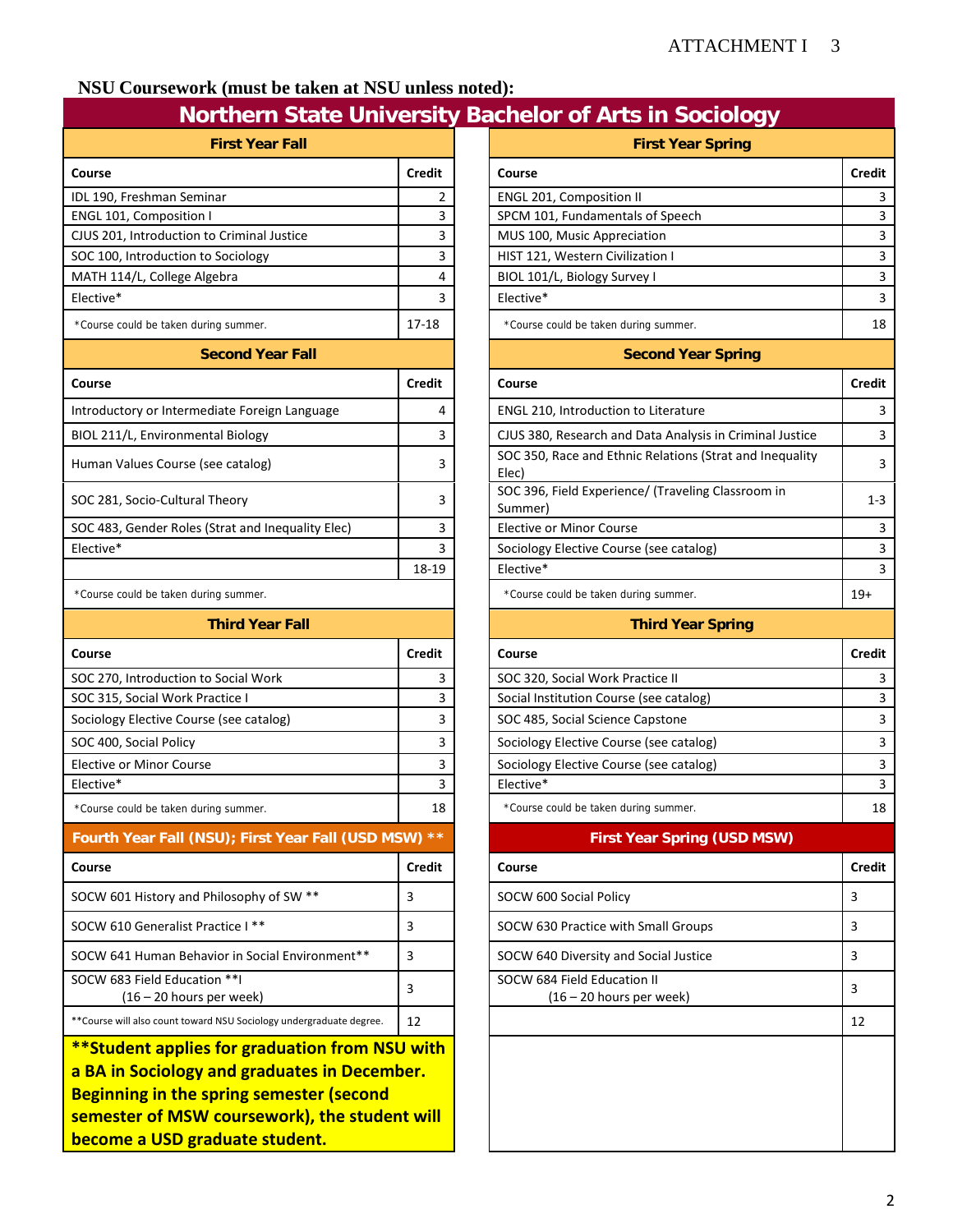# **USD Coursework (must be taken at USD unless noted):**

| <b>Second Year Summer (USD MSW)</b>                                |               |  |  |  |
|--------------------------------------------------------------------|---------------|--|--|--|
| Course                                                             | <b>Credit</b> |  |  |  |
| SOCW 712 Advanced Child Welfare Practice                           | 3             |  |  |  |
| SOCW 741 Social Work in Mental Health:<br>Assessment and Treatment | 3             |  |  |  |
| <b>Advisor Approved Elective</b>                                   | 3             |  |  |  |
| <b>Advisor Approved Elective</b>                                   | 3             |  |  |  |
|                                                                    | 12            |  |  |  |

| Second Year Fall (USD MSW)                                             |        | <b>Second Year Spring (USD MSW)</b>                               |        |
|------------------------------------------------------------------------|--------|-------------------------------------------------------------------|--------|
| Course                                                                 | Credit | Course                                                            | Credit |
| SOCW 730 Advanced Practice with<br>Organizations and Communities       | 3      | SOCW 700 Advanced Policy                                          | 3      |
| SOCW 740 Advanced Practice with<br>Individuals, Children, and Families | 3      | SOCW 750 Advanced Practice in Social Work<br>Research             | 3      |
| SOCW 783 Advanced Field Education and<br>Seminar III (16-20 hours)     | 3      | SOCW 784 Advanced Field Education and<br>Seminar IV (16-20 hours) | 3      |
| <b>Advisor Approved Elective</b>                                       | 3      | <b>Advisor Approved Elective</b>                                  | 3      |
|                                                                        | 12     |                                                                   | 12     |

# **Additional requirements:**

- A. NSU Sociology students wishing to pursue an MSW degree, must apply in the Fall semester of their junior year between September 1 and December 1. By the Spring semester of their junior year, students will be formally accepted into the MSW program at USD and start courses their senior year. To be accepted into the MSW, students from NSU must have a 3.0 grade point average. Any course taken at NSU with a grade below a "C" must be retaken at USD if required for the MSW program at USD.
- B. USD will substitute CJUS 380 Research and Data Analysis in Criminal Justice for SOC 209 Statistical Reasoning for Social Science as part of the MSW requirements. CJUS 380 includes a statistical module to meet the needs of statistical reasoning as required for the MSW.
- C. Up to 12 credit hours of the 600-level courses that will count toward Northern State University's Sociology degree as well as University of South Dakota's Social Work degree.

# **IV.Obligations**

Both parties agree to confer with each other on a regular basis regarding changes in curricula involved in this agreement. Additionally:

- A. NSU will develop advising sheets and related materials delineating educational pathways for students to complete the USD MSW degree, starting their last semester at NSU;
- B. NSU will provide advising to students pursuing the BA in Sociology going into the MSW at USD while enrolled as NSU students;
- C. NSU will market this educational pathway in cooperation with USD; all marketing materials need to be approved by both NSU and USD;
- D. USD will support the development of the repertoire of MSW courses for online delivery to allow students at NSU to complete these courses in their final semester of the NSU BA in Sociology.
- E. NSU will help support a student-mentorship program (e.g., student instructors) to facilitate select coursework mastery.